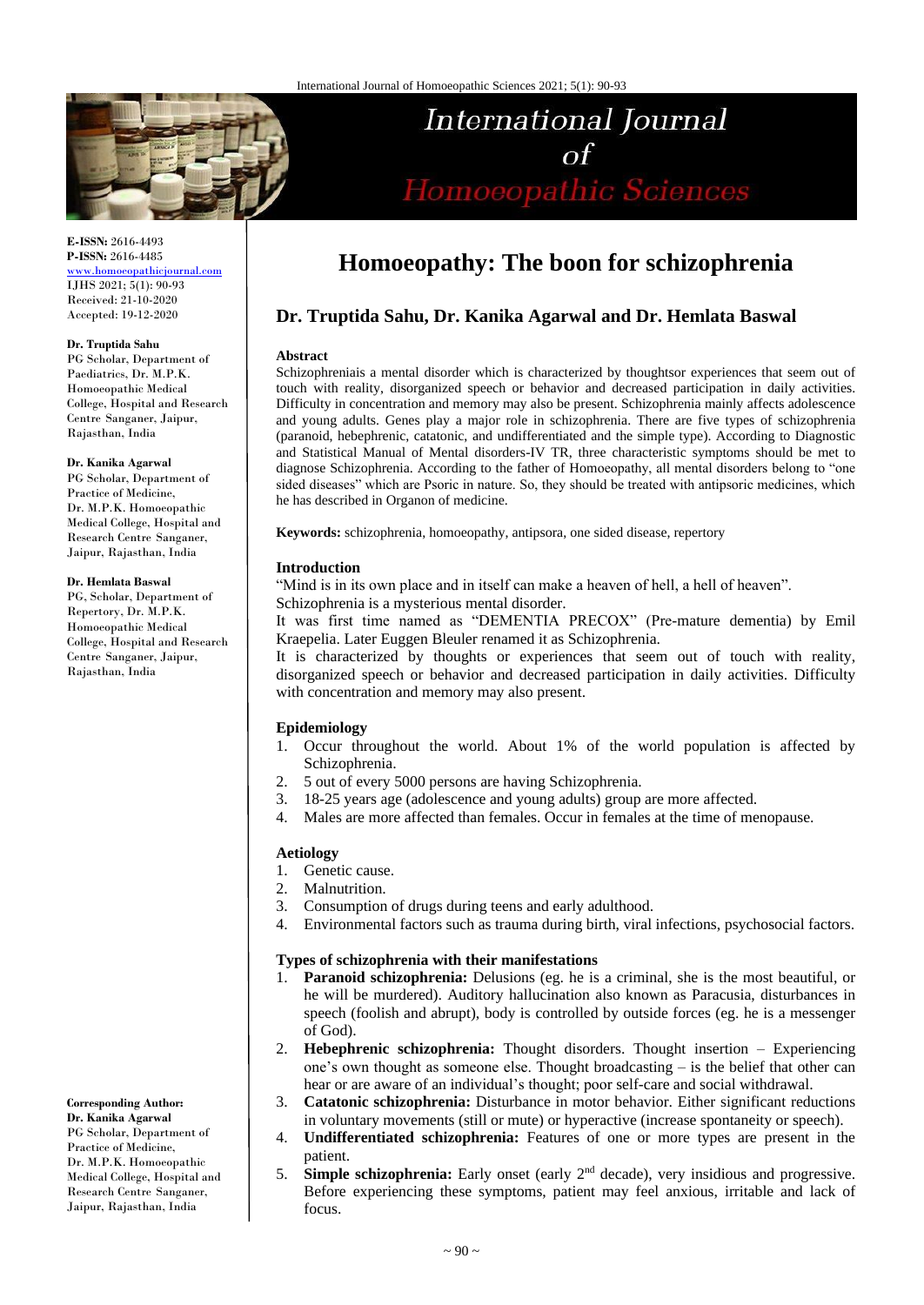# **Diagnostic Criteria**

According to Diagnostic and Statistical Manual of Mental Disorders (DSM IV-TR), three diagnostic criteria should be met to diagnose Schizophrenia.

Two or more Characteristics symptoms, each present for much of the time during one-month period-

- Delusion
- Hallucination
- Disorganized speech with thought disorder
- Disorganized behavior. Eg. Dressing inappropriately and crying frequently.
- Negative symptoms -Apathy, blunted affect, social withdrawl, Alogia, inability to express pleasure, poor attention<sup>[1]</sup>.

## **Homoeopathic view**

In his book "Organon of Medicine", Dr. Hahnemann has described about mental disorders and its homoeopathic approach in aphorism 210- 230. According to it almost all so called mental and emotional diseases are nothing more than corporeal diseases in which the symptoms of derangement of mind and disposition peculiar to each of them is increased, while the corporeal symptoms decline.

## **Miasmatic analysis**

Miasms-According to Hahnemann, miasms are the fundamental cause of the erroneous or diseased cause of the body. Schizophrenia belongs to "Psoric" miasm and to be treated with antipsoric medicines as described in aphorisms 210, 222, and 228 of Organon of Medicine [2] .

In a study psoric expression was well marked (76%) followed by syphilitic (13.33%) and sycotic expression  $(10\%)$ .

#### **Homoeopathic treatment**

Traditional medicine is not always successful in the treatment of schizophrenia. Homoeopathic medicines has even been used successfully to treat schizophrenia dating back to the late 1800's and early 1900's when conventional medicine failed <sup>[1]</sup>. It can been concluded from the past studies that homoeopathic medicines have a positive role in management of schizophrenia. Also a reduction of dose and withdrawal of antipsychotic drugs was observed in patients taking conventional treatment [4].

In Homoeopathic prescribing, irrespective of the name of disease, symptoms play the most important role. The physician must observe the symptoms of altered state of mind and disposition and take it from the patient's relatives or attendants. Along with that the other symptoms like physical generals, past and family history of patient, any drug abuse or any trauma in the past, his domestic position, social relations, occupational stress, symptoms of altered behavior in childhood, parental disharmony, any birth trauma or any maternal stress during pregnancy are to be taken into consideration. The medicine is selected which is capable of producing strikingly similar symptoms and especially an analogous disorder of mind and disposition.

Treatment of schizophrenia includes supportive psychotherapy along with individualized homoeopathic remedy/antipsoric medicine. However if insanity has suddenly broken out as an acute disease in the patient's ordinary calm state, although it always arises from internal psora, yet it should not be immediately treated with antipsorics, but in first place with the remedies indicated for

it in *highly potentised minute doses,* in order to subdue that state of psora and revert it back to latent psora (Organon of Medicine aphorism 221)  $[2]$ . The acute remedy is to be followed by antipsoric treatment.

Following are given some rubrics from symptoms given in RADAR 10.0, Shroyens, F. Synthesis along with the indications of some remedies which are useful in day to day practice.

- MIND-SCHIZOPHRENIA
- MIND- DELUSIONS criminal, he is a
- MIND-DELUSIONS beautiful-she is beautiful and wants to be
- MIND-DELUSIONS murdered-will be murdered; heconspire to murder him; others
- MIND-DELUSIONS visions, has-grandeur, of magnificent
- $MIND-DELUSIONS god- messenger from God; he is$ a
- MIND-DELUSIONS voices hearing
- MIND-DELUSIONS persecuted-he is persecuted
- MIND-DELUSIONS –Influence; one is under a powerful
- MIND-DELUSIONS superhuman is-control is under superhuman
- MIND-DELUSIONS appreciated, she is not
- MIND-DELUSIONS great person is a
- MIND-SUSPICIOUS
- MIND-INDIFFERENCE
- MIND-INDIFFERENCE appearance to his person
- MIND-COMPANY aversion to
- MIND-THOUGHTS persistent
- MIND-THOUGHTS compelling
- MIND-SPEECH abrupt
- MIND-SPEECH affected
- MIND-SPEECH disconnected
- MIND-SPEECH foolish
- MIND-SPEECH –Incoherent
- MIND-ANSWERS Incoherently
- MIND-FORGETFUL words while speaking, of
- MIND-GESTURES, makes automatic
- MIND-GESTURES, makes strange attitudes and positions
- MIND-VIOLENT<sup>[5]</sup>
- **1.** *Stramonium***:** Devout, earnest, beseeching and ceaseless talking. Loquacious, garrulous, laughing, singing, swearing, praying, rhyming. Sees ghosts, hears voices, talks with spirits. Rapid changes from joy to sadness. Violent and lewd. Delusions about his identity; thinks himself tall, double, a part missing. Religious mania. Cannot bear solitude or darkness; must have light and company. Sight of water or anything glittering brings on spasms. Delirium, with desire to escape [6].
- **2.** *Hyoscyamus niger***:** Diseases of increased cerebral activity, but noninflammatory in type [6]. Very suspiciou. Talkative, obscene, lascivious mania, uncovers body; jealous, foolish. Great hilarity; inclined to laugh at everything. Delirium, with attempt to run away. Low, muttering speech; constant carphologia, deep stupor [7].
- **3.** *Lachesis***:** Great loquacity. Amative. Sad in the morning; no desire to mix with the world. Restless and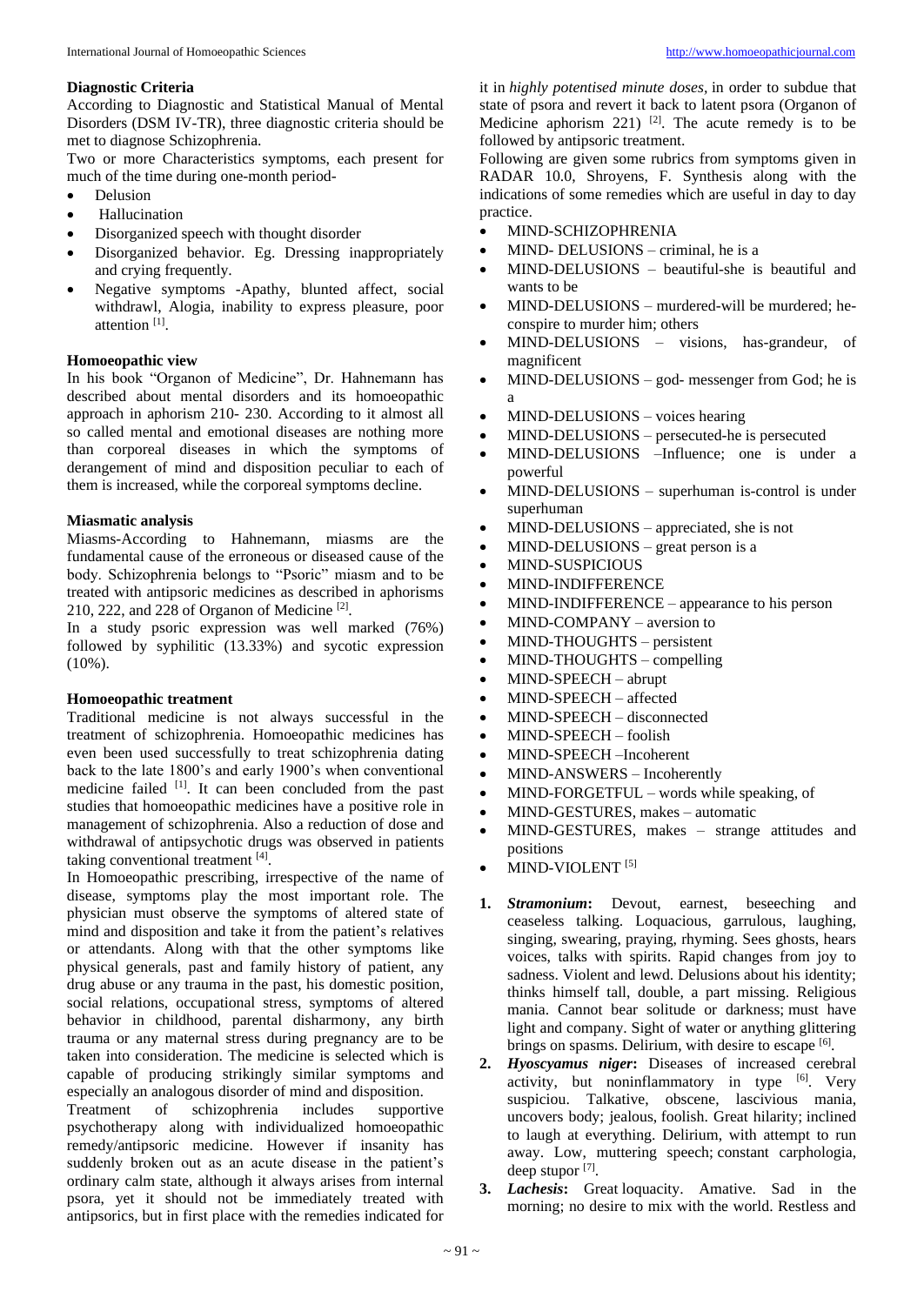uneasy; does not wish to attend to business; wants to be off somewhere all the time. Jealous. Mental labor best performed at night. Euthanasia. Suspicious; nightly delusion of fire. Religious insanity. Derangement of the time sense [6].

- **4.** *Sulphur***:** This is great Hahnemannian anti-psoric. Delusions; thinks rags beautiful things-that he is immensely wealthy. Busy all the time. Childish peevishness in grown people. Irritable. Affections vitiated; very selfish, no regard for others. Religious melancholy. Averse to business; loafs-too lazy to arouse himself. Imagining giving wrong things to people, causing their death. Sulphur subjects are nearly always irritable, depressed, thin and weak, even with good appetite [6].
- **5.** *Belladona***:** Patient lives in a world of his own, engrossed by specters and visions and oblivious to surrounding realities. While the retina is insensible to actual objects, a host of visual hallucinations throng about him and come to him from within. He is acutely alive and crazed by a flood of subjective visual impressions and fantastic illusions. Hallucinations; sees monsters, hideous faces. Delirium; frightful images; furious; rages, bites, strikes; desire to escape. Loss of consciousness. Disinclined to talk. Perversity, with tears. Acuteness of all senses. Changeableness [6].
- **6.** *Arsenic album***:** Great anguish and restlessness. Changes place continually. Fears, of death, of being left alone. Great fear, with cold sweat. Thinks it useless to take medicine. Suicidal. Hallucinations of smell and sight. Despair drives him from place to place. Miserly, malicious, selfish, lacks courage. General sensibility increased. Sensitive to disorder and confusion [6].
- **7.** *Anacardium orientale***:** Fixed ideas. Hallucinations; thinks he is possessed of two persons or wills. Think herself a demon; curses and swears. Anxiety when walking, as if pursued. Profound melancholy and hypochondriasis, with tendency to use violent language. Brain-fag. Impaired memory. Absent mindedness. Very easily offended. Malicious; seems bent on wickedness. Lack of confidence in himself or others. Suspicious. Clairaudient, hears voices far away or of the dead. Absence of all moral restraint [6,7].
- **8.** *Veratrum album***:** Profound, melancholic delusion; feeling of moral deficiency; religious depression; delusions of conspiracies against him. Imagines he is singled out as an object of divine wrath. Loss of memory. Must do something-move about; gets fidgety. Fear of being poisoned. Amnesic aphasia; can pronounce any word told, but cannot speak otherwise. Night terrors. Horrid illusions. Active delirium [6].
- **9.** *Phosphorus***:** Very irritable: sensitive to all impressions. Ugly, malicious. Cannot bear noises, odors, light, etc. Does not want to be touched. Time passes too slowly. Even the least ailment affects her greatly. Disposed to reproach others. Sullen, faultfinding  $[6]$ .
- **10.** *Lycopodium clavatum***:** Melancholy; afraid to be alone. Little things annoy, Extremely sensitive. Averse to undertaking new things. Head strong and haughty when sick. Loss of self-confidence. Hurried when eating. Constant fear of breaking down under stress. Apprehensive. Weak memory, confused

thoughts; spells or writes wrong words and syllables. Failing brain-power. Cannot bear to see anything new. Cannot read what he writes. Sadness in morning on awaking [6].

- **11.** *Pulsatilla nigricans***:** Weeps easily. Timid, irresolute. Fears in evening to be alone, dark, ghost. Likes sympathy. Children like fuss and caresses. Easily discouraged. Morbid dread of the opposite sex. Religious melancholy. Given to extremes of pleasure and pain. Highly emotional. Mentally, an April day [6].
- **12.** *Cannabis indica***:** Subconscious or dual nature state. Apparently under the control of the second self, but, one acting as a check, upon the other. Excessive loquacity; exuberance of spirits. Time seems too long; seconds seem ages; a few rods an immense distance. Constantly theorizing. Anxious depression; constant fear of becoming insane. Mania, must constantly move. Very forgetful; cannot finish sentence. Is lost in delicious thought. Uncontrollable laughter. Delirium tremens. Clairvoyance. Emotional excitement; rapid change of mood [6].
- **13.** *Nux vomica***:** Very irritable: sensitive to all impressions. Ugly, malicious. Cannot bear noises, odors, light, etc. Does not want to be touched. Time passes too slowly. Even the least ailment affects her greatly. Disposed to reproach others. Sullen, faultfinding<sup>[6]</sup>.
- **14.** *Kali bromatum***:** Profound, melancholic delusion; feeling of moral deficiency; religious depression; delusions of conspiracies against him. Imagines he is singled out as an object of divine wrath. Loss of memory. Must do something-move about; gets fidgety. Fear of being poisoned. Amnesic aphasia; can pronounce any word told, but cannot speak otherwise. Night terrors. Horrid illusions. Active delirium [6].
- **15.** *Aurum metallicum***:** Feeling of self-condemnation and utter worthlessness. Profound despondency, thorough disgust of life, and thoughts of suicide. Every opportunity is sought for self destruction. Hopeless, despondent, vehement at least contradiction. Anthropophobia. Constant rapid questioning without waiting for reply [6].

There are many other rubrics and remedies which relate to the symptoms of schizophrenia, however only few are mentioned above. Therefore, it is of at most importance that physicians should select the rubrics and remedies according to the symptoms of patients.

# **Discussion and Conclusion**

Homoeopathy is an art and science based on holistic approach and remedies are selected by the concept of individualization. According to Homoeopathy, schizophrenia is a one sided disease and it belongs to the Psoric miasm, so it should be treated with indicated antipsoric medicines or individualized Homoeopathic medicines. Repertory helps in finding the similar medicine for the patient according to his symptoms. So, it is concluded that if Schizophrenia be treated by Homoeopathic antipsoric medicines it can get managed.

# **References**

1. Arora A. Schizophrenia from the eyes of Homoeopathy.